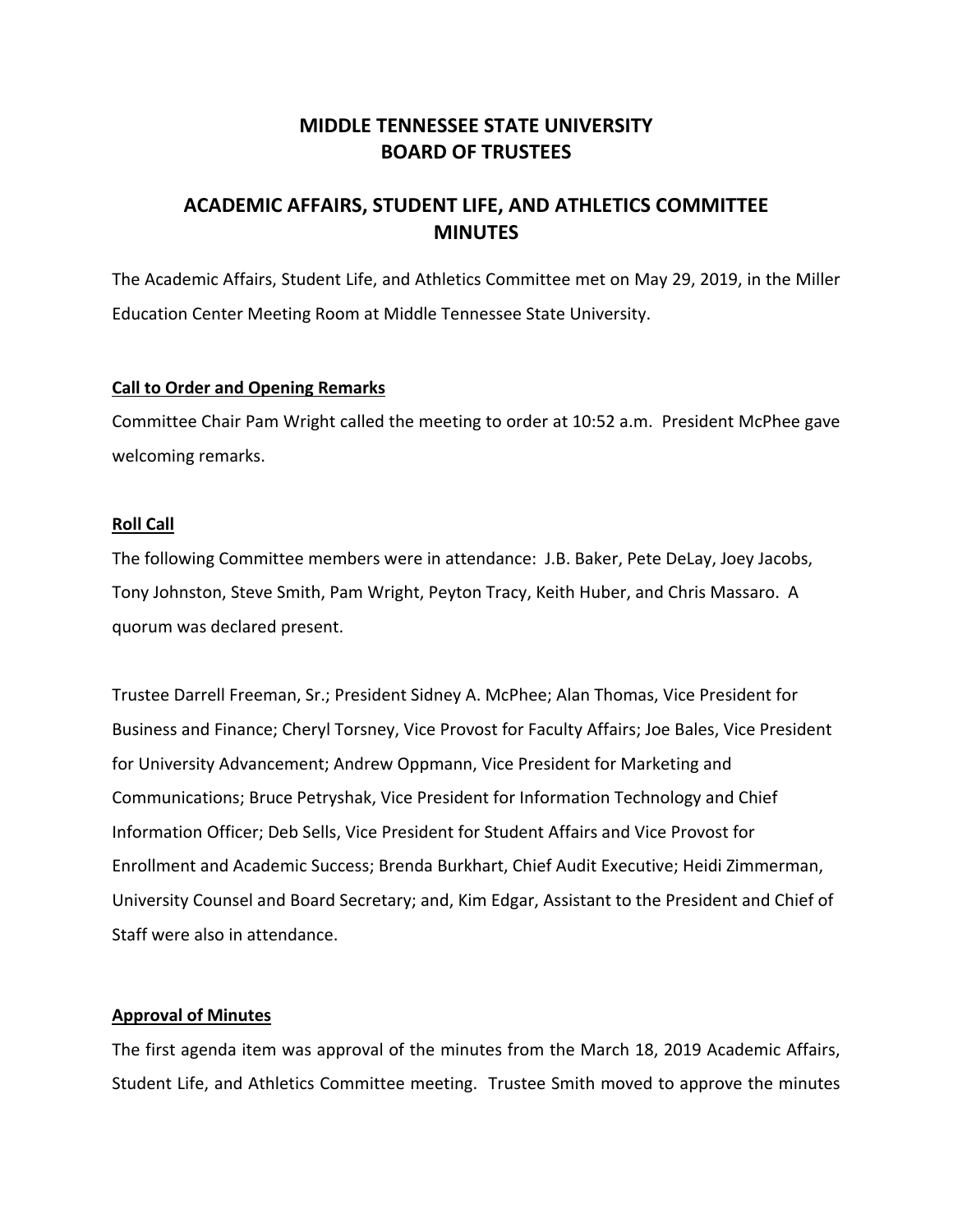from the March 18, 2019 meeting and Trustee Baker seconded the motion. A voice vote was taken and the motion to approve the minutes from the March 18, 2019 meeting of the Academic Affairs, Student Life, and Athletics Committee carried.

## **Approval of Tenure and Promotion Candidates**

The next action item was approval of candidates for tenure and promotion. Vice Provost Torsney presented thirty‐nine (39) faculty recommended for tenure and seventy‐five (75) faculty recommended for promotion and said they were reviewed at four levels before the Provost and President reviewed and made their recommendations.

A motion was made by Trustee Johnston to approve thirty‐nine (39) candidates for tenure and seventy-five (75) candidates for promotion. Trustee DeLay seconded the motion.

A voice vote was taken and the motion to approve thirty‐nine (39) candidates for tenure and seventy‐five (75) candidates for promotion carried unanimously.

## **Academic Degree under Consideration**

## **Bachelor of Science (B.S.) in Public Writing and Rhetoric**

Vice Provost Torsney introduced Assistant Professors Eric Detweiler and Kate Pantelides from the Department of English. Development of this degree program began based on responses from employer surveys and increased participation in English electives by science and other majors. Employers want graduates with a broad set of written communication skills that could apply in a variety of public and professional settings. Pending the approval of the Board of Trustees and results of feasibility studies, the University may submit a Letter of Notification to THEC.

A motion was made by Trustee Smith to approve the academic degree under consideration. Trustee DeLay seconded the motion.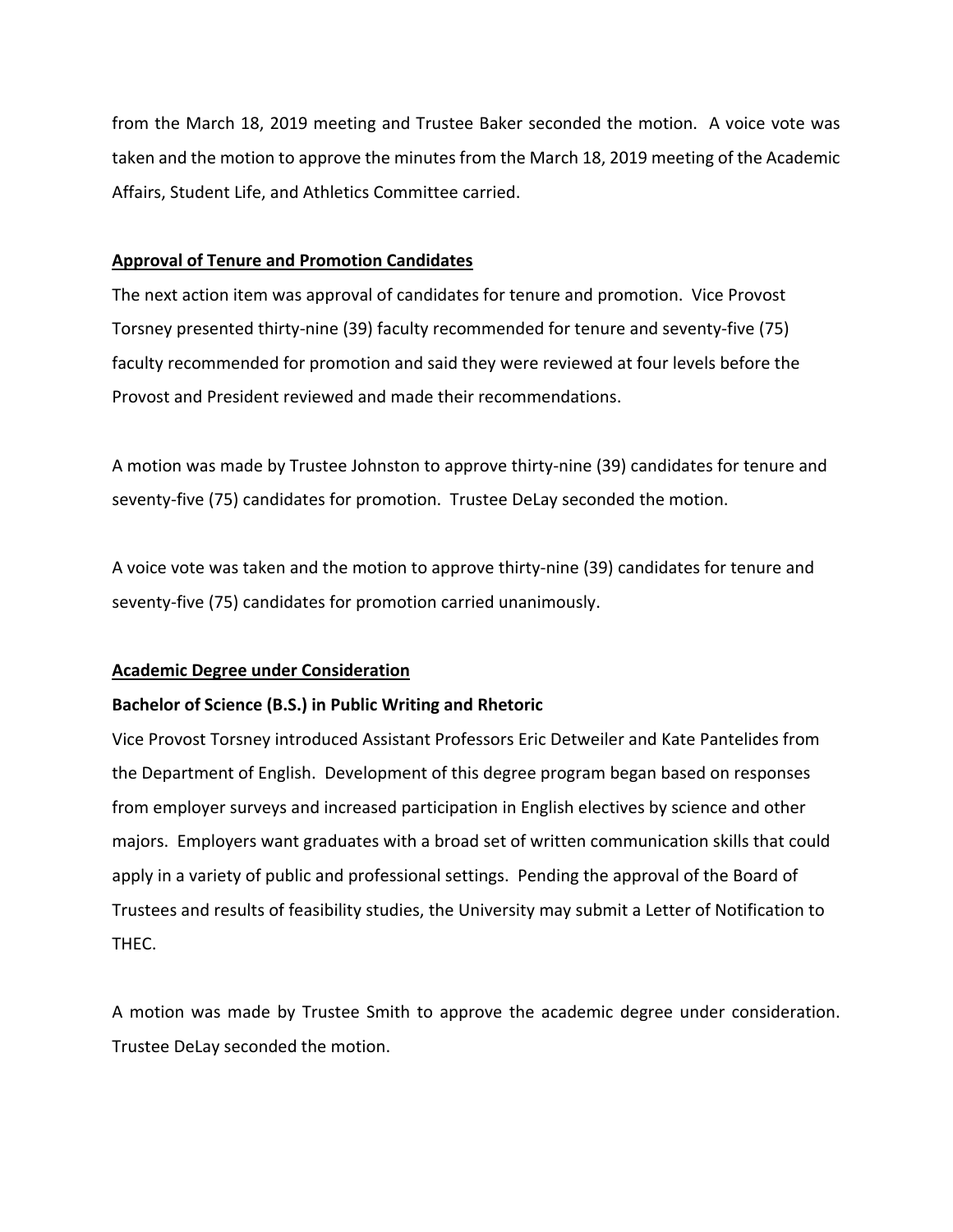A voice vote was taken and the motion to approve the academic degree under consideration carried unanimously.

#### **Notification of Academic Action**

#### **Establishment of Free Speech Center**

Vice Provost Torsney introduced Ken Paulson, Dean of the College of Media and Entertainment. Dean Paulson said the Free Speech Center aims to reignite and transform the American conversation about free speech through information and education. The Center is intended to be a national organization modeled in part on the First Amendment Center, and would be apolitical, nonpartisan, and not involved in politics or litigation. It will be funded with a combination of institutional reallocation and external support.

## **Athletics Update**

President McPhee has convened a committee of Athletics, Student Affairs, and legal staff to review the concerns brought before the Board of Trustees at their April 3, 2019.

Vice President Sells said the committee has met twice and determined deliverables for the end of August to address athletics staff behavior and student‐athlete complaints.

President McPhee added that we are being proactive, and this issue is allowing us to do some self‐examination and make improvements.

## **Closing Remarks**

President McPhee invited Lauren Collier, THEC Director of Institution and Board Affairs, to address the Committee. She told the Committee that there will be a professional development event for the boards of all locally‐governed institutions on August 15 and 16 at the University of Memphis. The governor will attend along with experts from around the country. More information will be sent in the coming weeks.